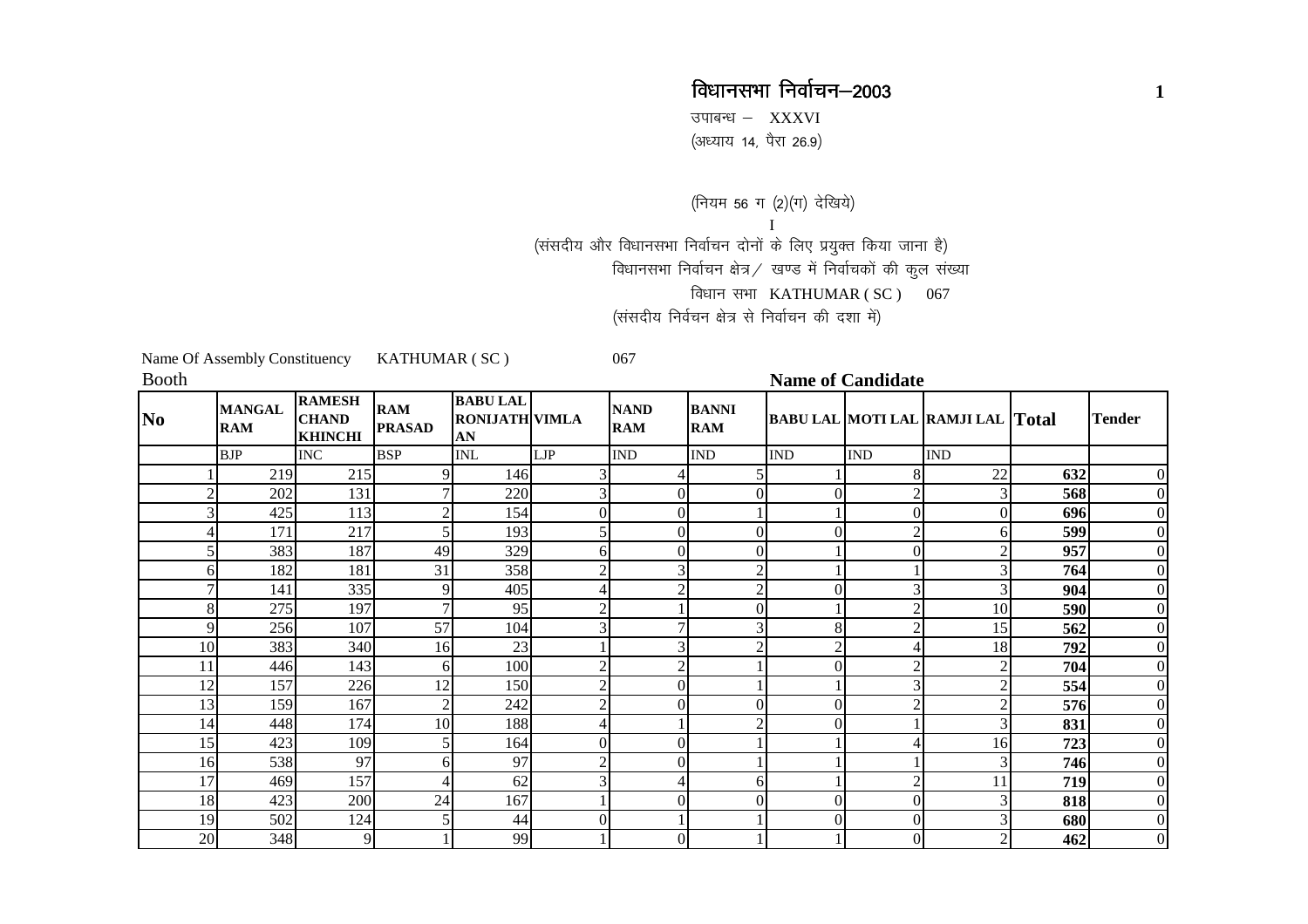| N <sub>0</sub>  | <b>MANGAL</b>    | <b>RAMESH</b><br><b>CHAND</b> | <b>RAM</b>      | <b>BABU LAL</b><br><b>RONIJATH VIMLA</b> |                  | <b>NAND</b>    | <b>BANNI</b>     |                  |                  | <b>BABU LAL MOTI LAL RAMJI LAL Total</b> |     | <b>Tender</b>    |
|-----------------|------------------|-------------------------------|-----------------|------------------------------------------|------------------|----------------|------------------|------------------|------------------|------------------------------------------|-----|------------------|
|                 | <b>RAM</b>       | <b>KHINCHI</b>                | <b>PRASAD</b>   | AN                                       |                  | <b>RAM</b>     | <b>RAM</b>       |                  |                  |                                          |     |                  |
|                 | <b>BJP</b>       | <b>INC</b>                    | <b>BSP</b>      | <b>INL</b>                               | LJP              | <b>IND</b>     | <b>IND</b>       | IND              | <b>IND</b>       | <b>IND</b>                               |     |                  |
| 21              | 88               | 183                           | $\tau$          | 322                                      | 3                | $\overline{0}$ |                  | 3                | $\mathbf{1}$     |                                          | 609 | $\Omega$         |
| $\overline{22}$ | 49               | $\overline{517}$              | 3               | 55                                       | $\mathbf{1}$     | $\overline{0}$ | $\overline{0}$   | $\mathbf{0}$     | $\mathbf{0}$     | $\overline{2}$                           | 627 | $\Omega$         |
| 23              | 226              | 359                           | 11              | 116                                      | 3                | 1              | $\overline{0}$   | $\overline{2}$   | $\mathbf{1}$     |                                          | 720 | $\Omega$         |
| 24              | 140              | 74                            | $\overline{4}$  | 245                                      | $\overline{2}$   | $\overline{0}$ | $\overline{0}$   | $\mathbf{0}$     | $\mathbf{0}$     |                                          | 466 | $\overline{0}$   |
| 25              | 155              | 583                           | 11              | 103                                      | $\mathbf{1}$     | $\overline{0}$ | $\overline{0}$   | $\mathbf{0}$     | $\mathbf{1}$     | $\mathbf{0}$                             | 854 | $\overline{0}$   |
| 26              | 63               | 402                           | 9               | 294                                      | 3                | $\overline{0}$ | $\mathbf{1}$     | $\mathbf{1}$     | $\overline{7}$   | 6                                        | 786 | $\overline{0}$   |
| 27              | 72               | 160                           | $\overline{4}$  | 127                                      | $\mathbf{1}$     | 4              | 3                | 3                | 1                | $\overline{2}$                           | 377 | $\overline{0}$   |
| 28              | 151              | 291                           | 105             | 30                                       | 3                | $\overline{2}$ | $\Omega$         | $\overline{4}$   | 1                | 3                                        | 590 | $\mathbf{0}$     |
| 29              | 281              | 364                           | $\overline{4}$  | 61                                       | $\overline{c}$   | $\mathbf{1}$   |                  | 3                | 9                | 9                                        | 735 | $\overline{0}$   |
| 30              | 126              | 338                           | 83              | 88                                       | 6                | $\overline{0}$ | $\overline{4}$   | $\mathbf{1}$     | $\overline{7}$   | $\overline{2}$                           | 655 | $\theta$         |
| 31              | 69               | 294                           | 23              | 56                                       | 5                | 3              | 3                | 3                | 3                | 12                                       | 471 | $\theta$         |
| 32              | 336              | 204                           | 11              | 183                                      | $\overline{2}$   | $\overline{0}$ | $\overline{4}$   | $\overline{2}$   | 6                | 13                                       | 761 | $\overline{0}$   |
| $\overline{33}$ | 168              | 276                           | 44              | 272                                      | 9                | 3              | $\overline{4}$   | $\overline{2}$   | 5                | 9                                        | 792 | $\overline{0}$   |
| 34              | 351              | 33                            | 6               | 234                                      | $\overline{2}$   | $\overline{0}$ | 5                | $\overline{0}$   | $\overline{0}$   | $\boldsymbol{0}$                         | 631 | $\overline{0}$   |
| 35              | 95               | 189                           | $\overline{2}$  | 100                                      | $\boldsymbol{0}$ | $\overline{2}$ | $\theta$         |                  | $\mathbf{1}$     | -1                                       | 391 | $\boldsymbol{0}$ |
| 36              | 160              | 296                           | 20              | 125                                      | 5                | $\overline{c}$ |                  | $\overline{7}$   | 3                | 3                                        | 622 | $\overline{0}$   |
| 37              | 119              | 320                           | 9               | $\overline{31}$                          | $\overline{0}$   | $\overline{0}$ | $\overline{c}$   | $\overline{2}$   | $\mathbf{0}$     | $\overline{7}$                           | 490 | $\overline{0}$   |
| 38              | 339              | 292                           | 36              | 208                                      | $\overline{7}$   | $\overline{2}$ | $\overline{2}$   | $\mathbf{1}$     | $\overline{4}$   | $\overline{7}$                           | 898 | $\Omega$         |
| 39              | 114              | 482                           | 18              | 196                                      | $\overline{4}$   | $\mathbf{0}$   | $\overline{7}$   | 3                | $\boldsymbol{0}$ | $\mathbf{1}$                             | 825 | $\overline{0}$   |
| $\overline{40}$ | 107              | 117                           | $\mathfrak{Z}$  | 125                                      | $\mathbf{1}$     | $\overline{4}$ | 6                | $\overline{4}$   | 8                | 5                                        | 380 | $\theta$         |
| 41              | 183              | 127                           | 9               | 370                                      | 3                | 1              | 5                | 3                | 5                | 18                                       | 724 | $\boldsymbol{0}$ |
| $\overline{42}$ | $\overline{70}$  | 68                            | 3               | 300                                      | $\mathbf{1}$     | $8\,$          | $\overline{151}$ | $\overline{22}$  | $\overline{3}$   | 8                                        | 634 | $\overline{0}$   |
| 43              | 163              | 167                           | 17              | 155                                      | 6                | $\mathbf{0}$   |                  | 6                | $\overline{4}$   | 5                                        | 524 | $\overline{0}$   |
| 44              | 205              | 124                           | 72              | 68                                       | 6                | 1              |                  | 3                | $\mathbf{1}$     | 8                                        | 489 | $\overline{0}$   |
| 45              | 119              | 459                           | 98              | 93                                       | 6                | $\overline{2}$ | 4                | $\boldsymbol{0}$ | $\mathbf{1}$     | 5                                        | 787 | $\overline{0}$   |
| 46              | 378              | $\overline{57}$               | $\overline{73}$ | 271                                      | $\overline{2}$   | $\mathbf{1}$   | 3                | $\mathbf{0}$     | $\mathbf{1}$     | $\mathbf{1}$                             | 787 | $\overline{0}$   |
| $\overline{47}$ | $\overline{171}$ | $\overline{206}$              | 155             | 115                                      | $\overline{5}$   | $\overline{c}$ | $\overline{2}$   | $\mathbf{1}$     | $\mathbf{1}$     | 6                                        | 664 | $\overline{0}$   |
| 48              | 325              | 94                            | $\overline{2}$  | 181                                      | $\mathbf{1}$     | $\overline{2}$ | $\overline{0}$   | $\mathbf{0}$     | $\mathbf{1}$     | $\overline{2}$                           | 608 | $\Omega$         |
| 49              | 51               | 385                           | 77              | 241                                      | 5                | $\overline{2}$ | 3                | $\mathbf{0}$     | $\mathbf{1}$     | 3                                        | 768 | 0                |
| $\overline{50}$ | 186              | 318                           | $\overline{14}$ | 333                                      | $\overline{4}$   | 3              | 7                | $\overline{2}$   | $\overline{5}$   | $\overline{15}$                          | 887 | $\theta$         |
| $\overline{51}$ | 93               | 187                           | $\overline{7}$  | 484                                      | $\mathbf{1}$     | $\overline{0}$ | $\boldsymbol{0}$ | $\mathbf{1}$     | $\boldsymbol{0}$ | $\boldsymbol{0}$                         | 773 | $\overline{0}$   |
| 52              | $\overline{145}$ | 428                           | $\overline{11}$ | $\overline{150}$                         | $\mathbf{1}$     | $\mathbf{0}$   | $\overline{0}$   | $\mathbf{0}$     | $\overline{0}$   | $\mathbf{1}$                             | 736 | $\overline{0}$   |
| $\overline{53}$ | 190              | $\overline{261}$              | $\overline{82}$ | 246                                      | $\overline{2}$   | $\mathbf{1}$   | $\overline{2}$   | $\mathbf{1}$     | $\overline{2}$   | $\mathbf{1}$                             | 788 | $\mathbf{0}$     |
| 54              | 246              | 122                           | 37              | 237                                      | $\overline{c}$   | $\mathbf{1}$   | $\overline{0}$   | $\mathbf{0}$     | $\mathbf{0}$     | $\mathbf{0}$                             | 645 | $\overline{0}$   |
| $\overline{55}$ | 415              | 283                           | 159             | 124                                      | $\overline{c}$   | $\overline{4}$ |                  | 3                | $\sqrt{2}$       | $\overline{2}$                           | 995 | $\overline{0}$   |
| 56              | 189              | 52                            | $\overline{4}$  | 164                                      | $\overline{c}$   | 1              | $\overline{0}$   | $\mathbf{0}$     | $\mathbf{0}$     |                                          | 413 | $\mathbf{0}$     |
| 57              | 172              | 126                           |                 | 161                                      | $\mathbf{1}$     | $\overline{2}$ |                  | $\Omega$         | $\mathbf{1}$     | 5                                        | 470 | $\overline{0}$   |
| 58              | 101              | 153                           | 193             | 237                                      | $\tau$           | $\overline{3}$ | $\overline{2}$   | 6                | $\mathbf{1}$     | $\overline{4}$                           | 707 | $\overline{0}$   |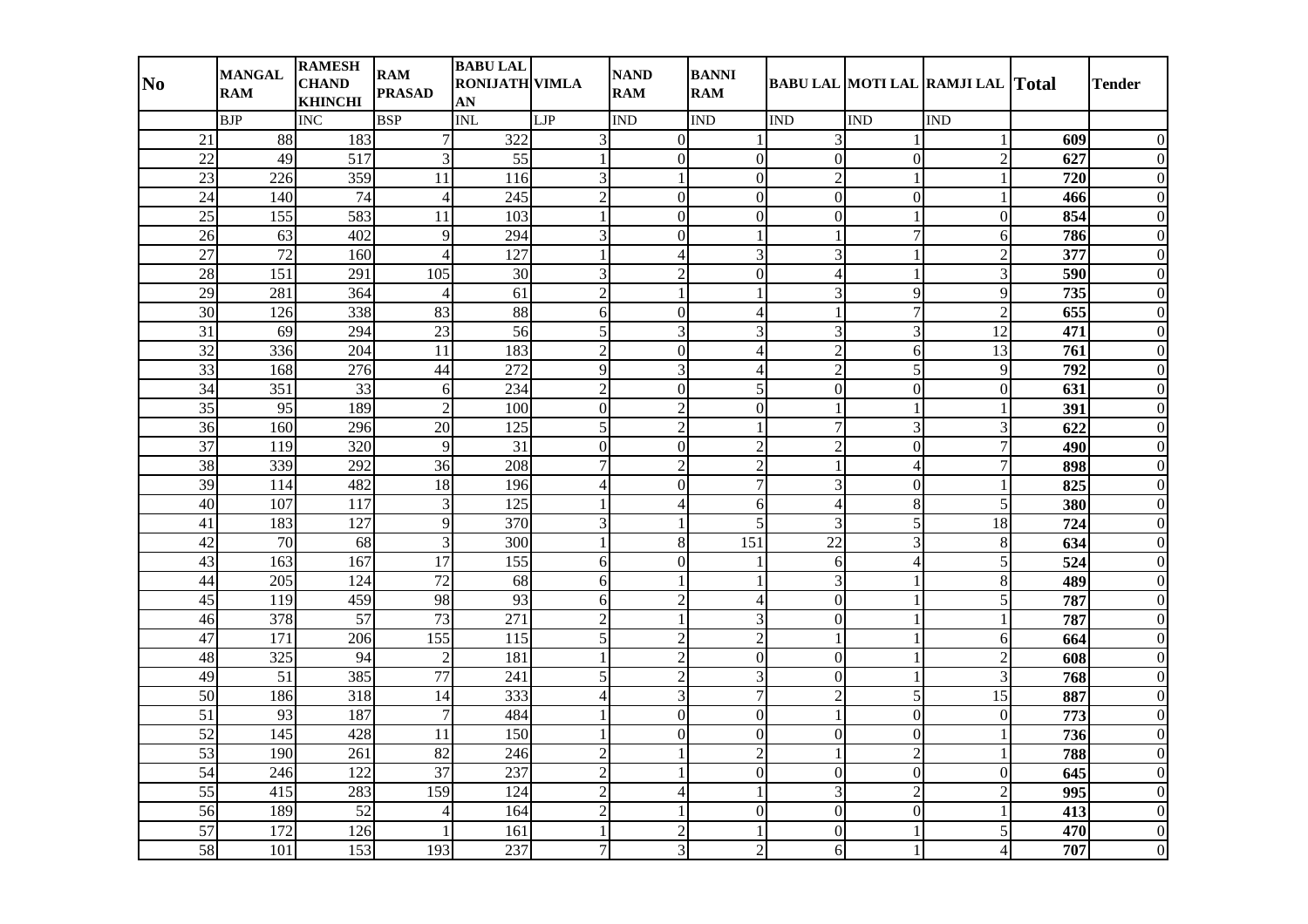| N <sub>0</sub>  | <b>MANGAL</b>    | <b>RAMESH</b><br><b>CHAND</b> | <b>RAM</b>      | <b>BABU LAL</b><br><b>RONIJATH VIMLA</b> |                  | <b>NAND</b>      | <b>BANNI</b>     |                  |                  | <b>BABU LAL MOTI LAL RAMJI LAL Total</b> |      | <b>Tender</b>    |
|-----------------|------------------|-------------------------------|-----------------|------------------------------------------|------------------|------------------|------------------|------------------|------------------|------------------------------------------|------|------------------|
|                 | <b>RAM</b>       | <b>KHINCHI</b>                | <b>PRASAD</b>   | AN                                       |                  | <b>RAM</b>       | <b>RAM</b>       |                  |                  |                                          |      |                  |
|                 | <b>BJP</b>       | <b>INC</b>                    | <b>BSP</b>      | <b>INL</b>                               | LJP              | <b>IND</b>       | <b>IND</b>       | IND              | <b>IND</b>       | <b>IND</b>                               |      |                  |
| 59              | 174              | 356                           | 46              | 120                                      | -1               | $\overline{c}$   | $\theta$         | $\mathbf{1}$     | $\mathbf{0}$     | $\mathbf{0}$                             | 700  | 0                |
| 60              | 306              | 52                            | $\overline{4}$  | 94                                       | $\overline{c}$   | 1                | $\overline{0}$   | $\overline{4}$   | $\overline{0}$   | 9                                        | 472  |                  |
| 61              | 170              | 115                           | 55              | 229                                      | 3                | $\overline{0}$   | $\overline{2}$   | 3                | $\overline{2}$   | 9                                        | 588  | $\theta$         |
| 62              | 329              | 139                           | $\overline{35}$ | 172                                      | $\overline{0}$   | $\overline{2}$   |                  | $\overline{2}$   | $\mathbf{1}$     | 12                                       | 693  | $\overline{0}$   |
| 63              | 210              | 236                           | $\mathbf{1}$    | 252                                      | 3                | 1                | $\overline{0}$   | $\mathbf{0}$     | $\overline{4}$   | $\overline{2}$                           | 709  | $\overline{0}$   |
| 64              | 113              | 212                           | 46              | 368                                      | 12               | 6                | $\mathbf{1}$     | 5                | 6                | $\overline{4}$                           | 773  | $\mathbf{0}$     |
| 65              | 212              | 135                           | $\overline{7}$  | 329                                      | 3                | 1                | $\overline{2}$   | $\overline{0}$   | $\overline{0}$   | 6                                        | 695  | $\overline{c}$   |
| 66              | 176              | 75                            | $\overline{13}$ | 140                                      | 5                | $\boldsymbol{0}$ |                  | $\boldsymbol{0}$ | $\mathbf{1}$     | 5                                        | 416  | $\overline{0}$   |
| 67              | 348              | 33                            | $\mathbf{1}$    | 227                                      | $\mathbf{1}$     | 3                | $\overline{2}$   | $\mathbf{0}$     | $\mathbf{0}$     | 8                                        | 623  | $\overline{0}$   |
| 68              | 758              | 121                           | $\overline{0}$  | 77                                       | $\overline{0}$   | $\overline{2}$   | $\overline{0}$   | $\mathbf{0}$     | $\mathbf{1}$     | 13                                       | 972  | $\overline{0}$   |
| 69              | 263              | 45                            | $\overline{2}$  | 33                                       | $\overline{c}$   | 1                | $\overline{2}$   | $\mathbf{0}$     | $\mathbf{0}$     | 3                                        | 351  | $\theta$         |
| 70              | 326              | 337                           | 106             | 228                                      | $\overline{4}$   | $\overline{0}$   | 1                | $\overline{2}$   | $\overline{2}$   | 3                                        | 1009 | $\overline{0}$   |
| $\overline{71}$ | 82               | 353                           | 68              | 288                                      | $\overline{10}$  | $\mathbf{1}$     | 5                | $\overline{5}$   | $\overline{14}$  | $\overline{11}$                          | 837  | $\overline{0}$   |
| $\overline{72}$ | 199              | 156                           | 61              | 433                                      | $\overline{c}$   | $\overline{2}$   |                  | $\overline{2}$   | 1                | -1                                       | 858  | $\overline{0}$   |
| 73              | 187              | 279                           | 115             | 237                                      | $\mathbf{1}$     | 3                | $\theta$         |                  | $\boldsymbol{0}$ | 14                                       | 837  | $\boldsymbol{0}$ |
| 74              | 107              | 338                           | 9               | 311                                      | 6                | $\overline{0}$   | $\mathbf{0}$     | $\overline{2}$   | 3                | $\overline{4}$                           | 780  | $\overline{0}$   |
| 75              | 397              | $\overline{127}$              | 12              | 358                                      | $\overline{8}$   | $\mathbf{1}$     | 5                | $\mathbf{1}$     | 5                | 6                                        | 920  |                  |
| 76              | 138              | 30                            | 50              | 526                                      | 10               | 1                | $\overline{4}$   | $\overline{4}$   | $\overline{4}$   | $\overline{7}$                           | 774  | $\Omega$         |
| 77              | 232              | 193                           | $\overline{4}$  | 247                                      | 5                | $\mathbf{1}$     | $\overline{0}$   | $\boldsymbol{0}$ | 3                | $\overline{4}$                           | 689  | $\overline{0}$   |
| 78              | 137              | 202                           | $\overline{10}$ | 246                                      | $\overline{3}$   | $\mathbf{1}$     | $\overline{0}$   | $\mathbf{1}$     | $\mathbf{0}$     | 3                                        | 603  | $\theta$         |
| 79              | 381              | 119                           | 8               | 316                                      | $\overline{7}$   | 5                | $\overline{2}$   | $\overline{2}$   | $\mathbf{1}$     | 10                                       | 851  | $\boldsymbol{0}$ |
| 80              | 356              | $\overline{27}$               | 26              | $\overline{223}$                         | $\overline{4}$   | $\overline{0}$   | $\overline{0}$   | $\mathbf{0}$     | $\mathbf{0}$     | 5                                        | 641  | $\overline{0}$   |
| 81              | 165              | 427                           | 157             | 184                                      | $\overline{c}$   | 1                | $\Omega$         |                  | $\boldsymbol{0}$ | $\boldsymbol{0}$                         | 937  | $\overline{0}$   |
| 82              | $\overline{217}$ | $\overline{175}$              | $\overline{7}$  | 163                                      | $\overline{2}$   | $\overline{0}$   | $\overline{4}$   | 3                | $\mathbf{1}$     | $\overline{10}$                          | 582  | $\overline{0}$   |
| 83              | 151              | 300                           | 38              | 5                                        | $\overline{0}$   | 1                | $\overline{2}$   | $\mathbf{0}$     | $\overline{c}$   | $\overline{4}$                           | 503  | $\overline{0}$   |
| 84              | 56               | 296                           | 6               | 163                                      | $\mathbf{1}$     | $\mathbf{0}$     | 1                | $\mathbf{0}$     | $\overline{2}$   | $\mathbf{1}$                             | 526  | $\overline{0}$   |
| 85              | 473              | $\overline{103}$              | 98              | 116                                      | $\overline{2}$   | $\mathbf{1}$     | $\overline{0}$   | $\mathbf{0}$     | $\mathbf{0}$     | $\mathbf{1}$                             | 794  | $\overline{0}$   |
| 86              | 181              | 397                           | 10              | 106                                      | $\overline{0}$   | 1                | $\overline{0}$   | $\mathbf{0}$     | $\boldsymbol{0}$ | $\overline{2}$                           | 697  | $\Omega$         |
| 87              | 287              | 164                           | 195             | 43                                       | $\overline{c}$   | $\mathbf{1}$     | 3                | 6                | $\overline{c}$   | $\mathbf{1}$                             | 704  | $\theta$         |
| 88              | 64               | 17                            | $\overline{15}$ | 103                                      | $\boldsymbol{0}$ | $\overline{0}$   | $\Omega$         | $\overline{2}$   | $\mathbf{1}$     | $\boldsymbol{0}$                         | 202  | $\theta$         |
| 89              | 279              | $\overline{60}$               | 6               | 258                                      | $\mathbf{1}$     | $\overline{0}$   | $\mathbf{0}$     | $\mathbf{0}$     | $\boldsymbol{0}$ | $\boldsymbol{0}$                         | 604  | $\overline{0}$   |
| $\overline{90}$ | $\overline{43}$  | 289                           | $\overline{5}$  | $\overline{150}$                         | $\mathbf{1}$     | $\overline{0}$   |                  | $\mathbf{0}$     | $\overline{2}$   | $\mathbf{1}$                             | 492  | $\overline{0}$   |
| 91              | 244              | 141                           | $\overline{7}$  | 65                                       | 3                | $\mathbf{0}$     | $\boldsymbol{0}$ | $\mathbf{1}$     | $\mathbf{1}$     | $\mathbf{1}$                             | 463  | $\mathbf{0}$     |
| 92              | 97               | 287                           | $\overline{4}$  | 215                                      | 5                | $\overline{2}$   | $\mathbf{1}$     | $\mathbf{0}$     | $\mathbf{0}$     | $\boldsymbol{0}$                         | 611  | $\overline{0}$   |
| 93              | 229              | 352                           | 6               | 211                                      | $\overline{0}$   | $\overline{0}$   | $\Omega$         | $\overline{0}$   | $\overline{0}$   | $\overline{2}$                           | 800  |                  |
| 94              | 216              | 190                           | 27              | 330                                      | 6                | $\overline{0}$   | $\overline{2}$   | $\mathbf{0}$     | $\mathbf{1}$     | $\overline{2}$                           | 774  | $\mathbf{0}$     |
| 95              | 174              | 236                           | 11              | 489                                      | 8                | $\mathbf{0}$     | $\overline{2}$   |                  | $\boldsymbol{0}$ | 8                                        | 929  | $\overline{0}$   |
| 96              | 101              | 291                           | 11              | 174                                      | 3                | $\overline{4}$   | 3                | $\mathbf{0}$     | 12               | 12                                       | 611  | $\overline{0}$   |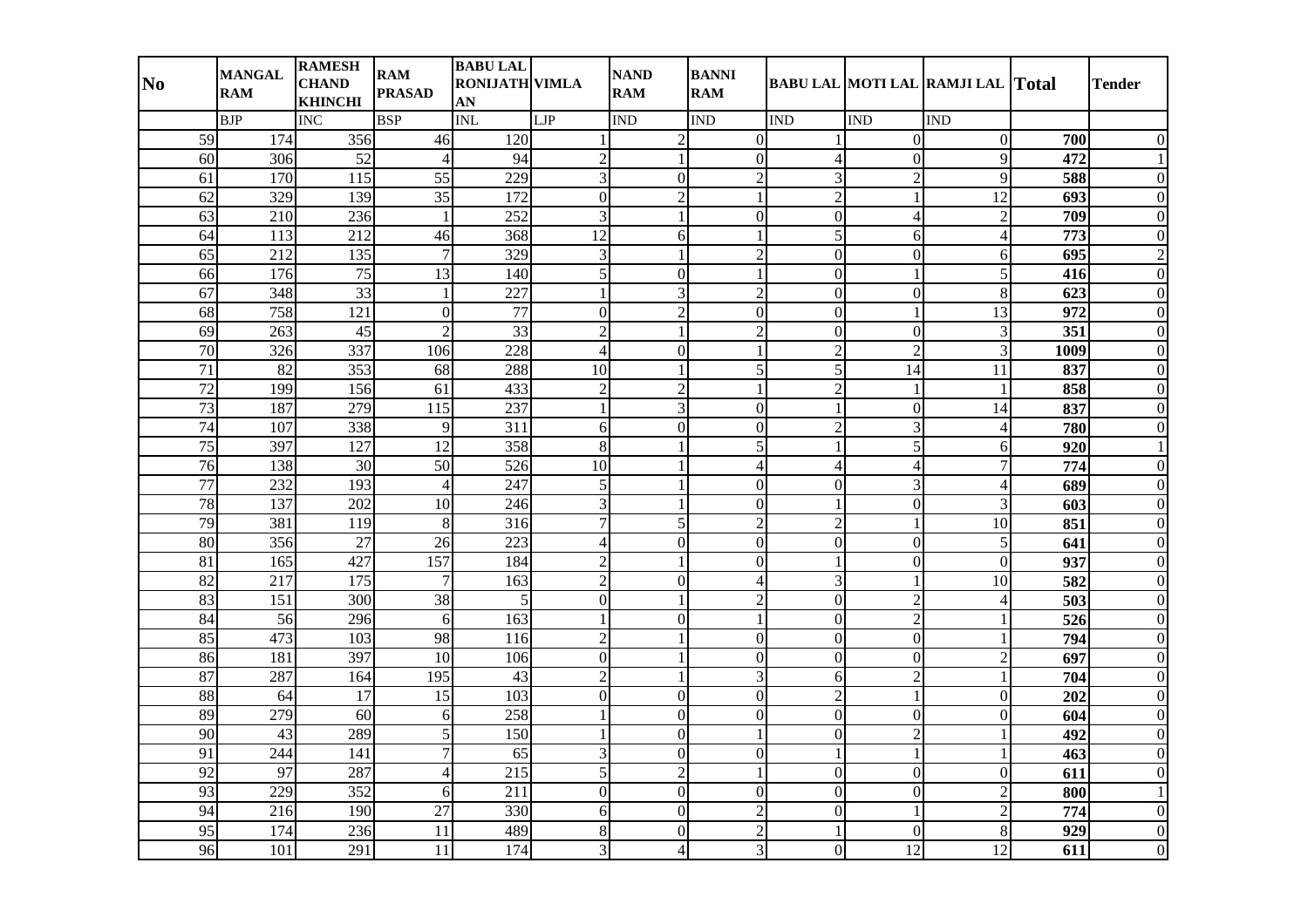|                  | <b>MANGAL</b>    | <b>RAMESH</b>                  | <b>RAM</b>       | <b>BABU LAL</b>       |                  | <b>NAND</b>    | <b>BANNI</b>   |                  |                  |                                          |      |                  |
|------------------|------------------|--------------------------------|------------------|-----------------------|------------------|----------------|----------------|------------------|------------------|------------------------------------------|------|------------------|
| N <sub>0</sub>   | <b>RAM</b>       | <b>CHAND</b><br><b>KHINCHI</b> | <b>PRASAD</b>    | <b>RONIJATH VIMLA</b> |                  | <b>RAM</b>     | <b>RAM</b>     |                  |                  | <b>BABU LAL MOTI LAL RAMJI LAL Total</b> |      | <b>Tender</b>    |
|                  | <b>BJP</b>       | <b>INC</b>                     | <b>BSP</b>       | AN<br><b>INL</b>      | LIP              | <b>IND</b>     | <b>IND</b>     | <b>IND</b>       | <b>IND</b>       | <b>IND</b>                               |      |                  |
| 97               | 239              | 164                            | 67               | 444                   | 14               |                | $\overline{4}$ | $\mathbf{1}$     | 5                | $\overline{7}$                           | 946  | $\theta$         |
| 98               | 100              | 172                            | 100              | 298                   | 12               | 1              |                | $\mathbf{0}$     | 3                | 3                                        | 690  | $\overline{0}$   |
| 99               | $\overline{519}$ | 67                             | 39               | 426                   | $\overline{4}$   | $\mathbf{1}$   | 5              | $\mathbf{0}$     | $\overline{2}$   | 3                                        | 1066 | $\overline{0}$   |
| 100              | 217              | 187                            | 105              | 150                   | $\overline{0}$   | $\overline{0}$ | $\overline{0}$ | $\mathbf{0}$     | $\mathbf{0}$     | $\overline{7}$                           | 666  | $\overline{0}$   |
| 101              | 281              | 275                            | 90               | 244                   | 9                | $\overline{2}$ | $\overline{0}$ | 3                | $\sqrt{2}$       | 9                                        | 915  | $\overline{0}$   |
| 102              | 154              | 347                            | 150              | 40                    | $\overline{4}$   | $\overline{2}$ | $\overline{0}$ | 9                | $\mathbf{1}$     | 9                                        | 716  | $\mathbf{0}$     |
| 103              | 237              | 41                             | 11               | 174                   | 3                | $\overline{c}$ |                |                  | $\overline{2}$   | $\overline{7}$                           | 479  | $\boldsymbol{0}$ |
| 104              | 288              | 225                            | 256              | 237                   | 6                | $\overline{4}$ | $\overline{c}$ | $\overline{2}$   | $\mathbf{1}$     | -1                                       | 1022 | $\overline{0}$   |
| 105              | 195              | 289                            | 58               | 124                   | $\overline{2}$   | $\overline{0}$ | $\overline{0}$ | $\mathbf{1}$     | $\mathbf{1}$     | $\overline{0}$                           | 670  | $\overline{0}$   |
| 106              | 100              | 209                            | 51               | 338                   | $\mathbf{1}$     | $\overline{0}$ |                | 3                | $\mathbf{1}$     | 5                                        | 709  | $\overline{0}$   |
| 107              | 150              | 102                            | 12               | 365                   | 9                | 3              | 3              | $\overline{2}$   | $\mathbf{0}$     | $\overline{4}$                           | 650  | $\theta$         |
| 108              | 174              | 613                            | $\overline{4}$   | 108                   | $\overline{c}$   | $\overline{0}$ |                | 20               | $\overline{7}$   | 3                                        | 932  | $\boldsymbol{0}$ |
| 109              | 73               | 246                            | 24               | 216                   | 9                | $\overline{0}$ |                | $\mathbf{1}$     | $\overline{3}$   | $\overline{4}$                           | 577  | $\overline{0}$   |
| 110              | 123              | 285                            | 11               | 205                   | $\overline{4}$   | 1              | $\theta$       | $\Omega$         | $\overline{2}$   | $\mathcal{D}$                            | 633  | $\theta$         |
| 111              | 65               | 214                            | 22               | 301                   | 3                | 3              |                | 3                | $\mathbf{1}$     | $\overline{4}$                           | 617  | $\overline{0}$   |
| 112              | 278              | 290                            | 8                | 282                   | $\overline{7}$   | $\overline{0}$ |                | $\mathbf{0}$     | $\overline{4}$   | $\overline{c}$                           | 872  | $\theta$         |
| 113              | 145              | 147                            | 6                | 84                    | $\boldsymbol{0}$ | $\overline{0}$ |                | $\boldsymbol{0}$ | $\mathbf{1}$     | $\boldsymbol{0}$                         | 384  | $\overline{0}$   |
| 114              | 335              | 165                            | 90               | 98                    | 6                | $\mathbf{1}$   |                | $\mathbf{1}$     | 6                | 9                                        | 712  | $\overline{0}$   |
| 115              | 232              | 194                            | 195              | 85                    | $\boldsymbol{0}$ | $\overline{0}$ | $\overline{2}$ | $\overline{4}$   | $\overline{0}$   | $\overline{2}$                           | 714  | $\overline{0}$   |
| 116              | 149              | 735                            | 6                | 135                   | $\overline{c}$   | $\overline{c}$ | $\overline{2}$ | $\mathbf{1}$     | $\mathbf{1}$     | $\overline{4}$                           | 1037 | $\overline{0}$   |
| 117              | 29               | 114                            | 6                | 731                   | 6                | $\overline{0}$ |                | $\Omega$         | 1                |                                          | 889  | $\theta$         |
| 118              | 87               | 115                            | $\boldsymbol{7}$ | 672                   | 8                | $\overline{c}$ | $\overline{c}$ | $\overline{2}$   | $\mathbf{0}$     | 3                                        | 898  | $\overline{0}$   |
| 119              | $\overline{235}$ | 148                            | $\overline{3}$   | $\overline{310}$      | $\overline{4}$   | $\overline{2}$ |                | $\overline{2}$   | $\overline{0}$   | 8                                        | 713  | $\overline{0}$   |
| 120              | 10               | $\overline{51}$                | $\mathbf{1}$     | 409                   | $\overline{3}$   | $\overline{0}$ | $\Omega$       | $\boldsymbol{0}$ | $\boldsymbol{0}$ | $\mathbf{1}$                             | 475  | $\overline{0}$   |
| 121              | 168              | 317                            | $\overline{13}$  | 276                   | 5                | $\overline{2}$ | $\overline{0}$ | $\mathbf{0}$     | 3                | $\overline{7}$                           | 791  | $\overline{0}$   |
| 122              | 39               | 380                            | 6                | 102                   | $\overline{c}$   | $\overline{0}$ | 1              | $\mathbf{1}$     | 3                | 6                                        | 540  | $\overline{0}$   |
| 123              | 133              | 94                             | 188              | 88                    | $\overline{3}$   | $\overline{0}$ |                | $\mathbf{1}$     | $\mathbf{0}$     | $\overline{4}$                           | 512  | $\overline{0}$   |
| 124              | 226              | $\overline{230}$               | 42               | 89                    | $\overline{4}$   |                | 3              | $\overline{3}$   | $\overline{7}$   | $\overline{13}$                          | 618  | $\Omega$         |
| 125              | 154              | 406                            | 23               | 257                   | 10               |                |                | 9                | 10               | 13                                       | 884  | $\theta$         |
| 126              | 169              | 135                            | 11               | 445                   | $\overline{4}$   | 1              |                | $\overline{4}$   | 3                | 5                                        | 778  | $\Omega$         |
| $\overline{127}$ | 157              | $\overline{505}$               | $\overline{13}$  | 94                    | $\mathbf{1}$     | $\overline{2}$ | $\overline{2}$ | $\mathbf{1}$     | 11               | 9                                        | 795  | $\overline{0}$   |
| 128              | 135              | 348                            | $\overline{4}$   | 324                   | $\overline{2}$   | $\overline{0}$ | $\overline{0}$ | $\mathbf{1}$     | $\mathbf{1}$     | 6                                        | 821  | $\overline{0}$   |
| 129              | 322              | 172                            | 5                | 122                   | $\mathbf{1}$     | $\overline{0}$ | 1              | $\boldsymbol{0}$ | $\mathbf{1}$     | $\overline{7}$                           | 631  | $\mathbf{0}$     |
| 130              | 199              | 292                            | 176              | 227                   | $\overline{7}$   | $\mathbf{1}$   | $\overline{c}$ | 6                | $\overline{c}$   | $\overline{2}$                           | 914  | $\overline{0}$   |
| 131              | 160              | 603                            | $\overline{7}$   | 55                    | $\overline{c}$   | $\overline{2}$ | $\Omega$       | $\overline{4}$   | 10               | $\overline{7}$                           | 850  | $\overline{0}$   |
| 132              | 186              | 111                            | 62               | 166                   | 5                | 1              | $\overline{0}$ | 13               | 6                | $\overline{4}$                           | 554  | $\mathbf{0}$     |
| 133              | 117              | 228                            | 31               | 321                   | 3                | 1              | 3              | $\mathbf{0}$     | $\overline{2}$   | 3                                        | 709  | $\overline{0}$   |
| 134              | 235              | 94                             | 13               | 402                   | 13               | $\overline{0}$ |                | $\overline{2}$   | 3                | 11                                       | 774  | $\overline{0}$   |